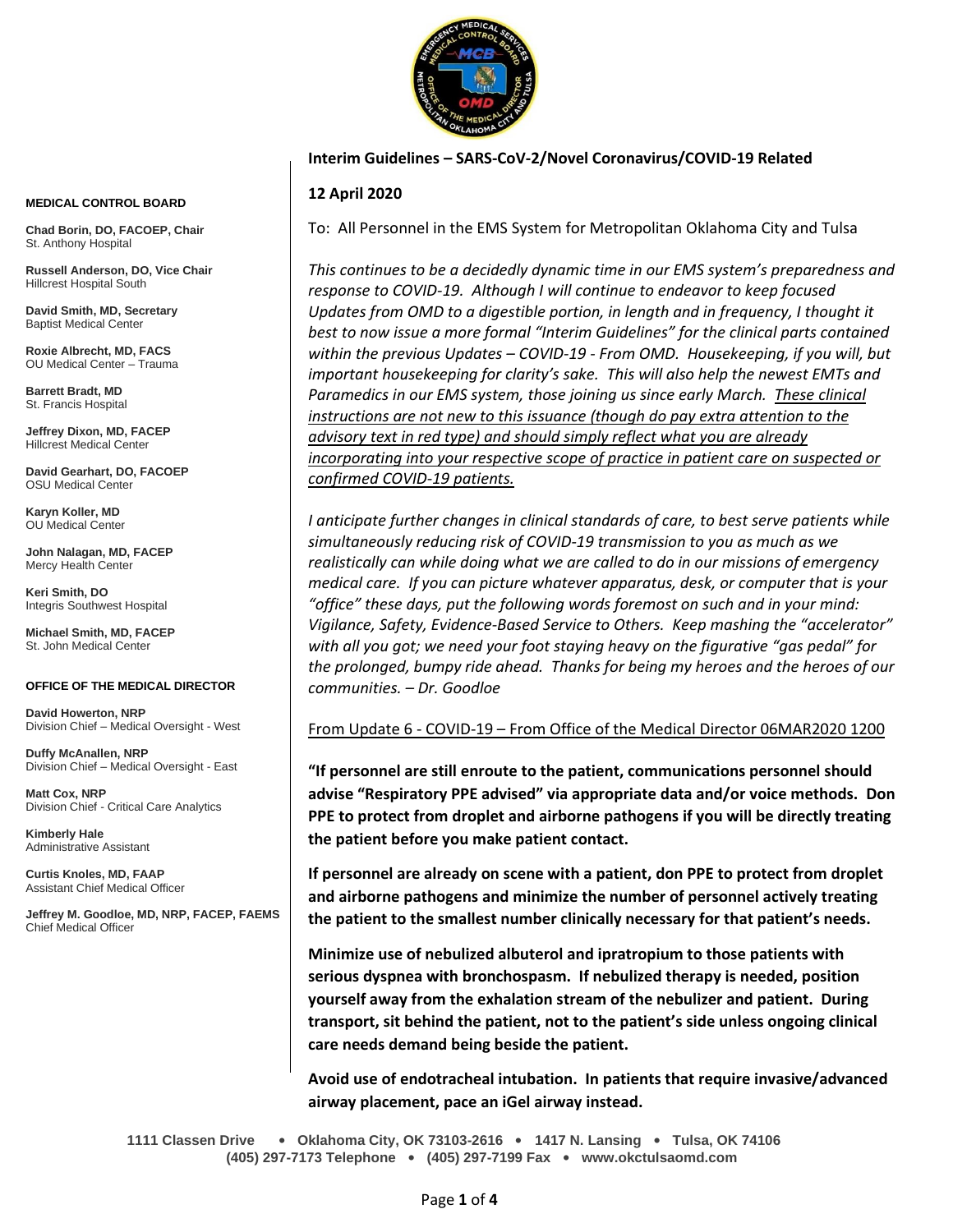*Again, these measures will be for a presently unknown interim duration and will apply to patients with febrile respiratory illness. Cardiac-suspected cardiac arrest patients, non-febrile respiratory distress patients, traumatic injury patients, and all others should continue to receive our usual and customary treatment protocol-specified care."*

\*\*\* Note should be taken that in the approximate month's interim since Update 6, we have better identified that not every COVID-19 patient, suspected or confirmed, has a present fever and caution should be extended to anyone with an influenza-like illness, predominant symptoms most typically are respiratory, but may include muscle aches (myalgias), fatigue, and gastrointestinal issues of nausea, vomiting, and/or diarrhea, febrile or not.\*\*\*

# From Update 8 - COVID-19 – From Office of the Medical Director 13MAR2020 1500

## **"Response Configurations**

What does the term "response configuration" mean? It means who/what apparatus is sent on a 911 medical call. Also, effective today at 1700 hours, EMSA communications professionals, at my specifications, are using selective activation of fire departments in the following summarized options contained within MPDS Protocol 36:

# **Alpha Level Calls: NO FIRE DEPARTMENT RESPONSE INDICATED**

Chest pain/discomfort, less than 35 years of age, single OR multiple flu symptoms Flu symptoms only (cough, fever, chills, sore throat, vomiting/diarrhea, muscle aches, etc)

Of note, Fire Departments that have traditionally followed MCB/OMD recommended responses are already NOT responding on MPDS Protocol 26 Alpha 04 "Sick Person – Fever/Chills" calls.

# **Charlie Level Calls: NO FIRE DEPARTMENT RESPONSE INDICATED**

Abnormal breathing with single OR multiple flu symptoms Chest pain/discomfort, at or greater than 35 years of age, single OR multiple flu symptoms

# **Delta Level Calls: NO FIRE DEPARTMENT RESPONSE INDICATED**

Ineffective breathing with flu symptoms

## **Delta Level Calls: FIRE DEPARTMENT RESPONSE WILL BE ACTIVATED**

Difficulty speaking between breaths with flu symptoms Not alert with flu symptoms Changing color with flu symptoms

The careful and deliberate considerations, unanimous among the OMD team, strives to preserve ongoing availability of Fire Department EMTs and Paramedics for the most serious of medical conditions AND reduce clinically unnecessary patient contacts (potential exposures to COVID-19) to EMS personnel truly essential for the patient encounter at hand. The Delta level call described as "ineffective breathing" by MPDS is so vague as to what is meant by "ineffective" we are categorizing in as above for now. We will monitor all these MPDS-linked decisions and correlate with patient conditions, revising if indicating. We currently do the same in an ongoing manner for the over 1200+ MPDS call classifications. These new Protocol 36 determinants will simply join that process.

There will be instances when EMSA personnel arrive and due to either clinical assessment findings and/or logistical issues, Fire Department personnel will be requested. We're all in this together. The collective effort of helping one another and simultaneously protecting one another continues to apply in this new era of COVID-19.

**1111 Classen Drive** • **Oklahoma City, OK 73103-2616** • **1417 N. Lansing** • **Tulsa, OK 74106 (405) 297-7173 Telephone** • **(405) 297-7199 Fax** • **www.okctulsaomd.com**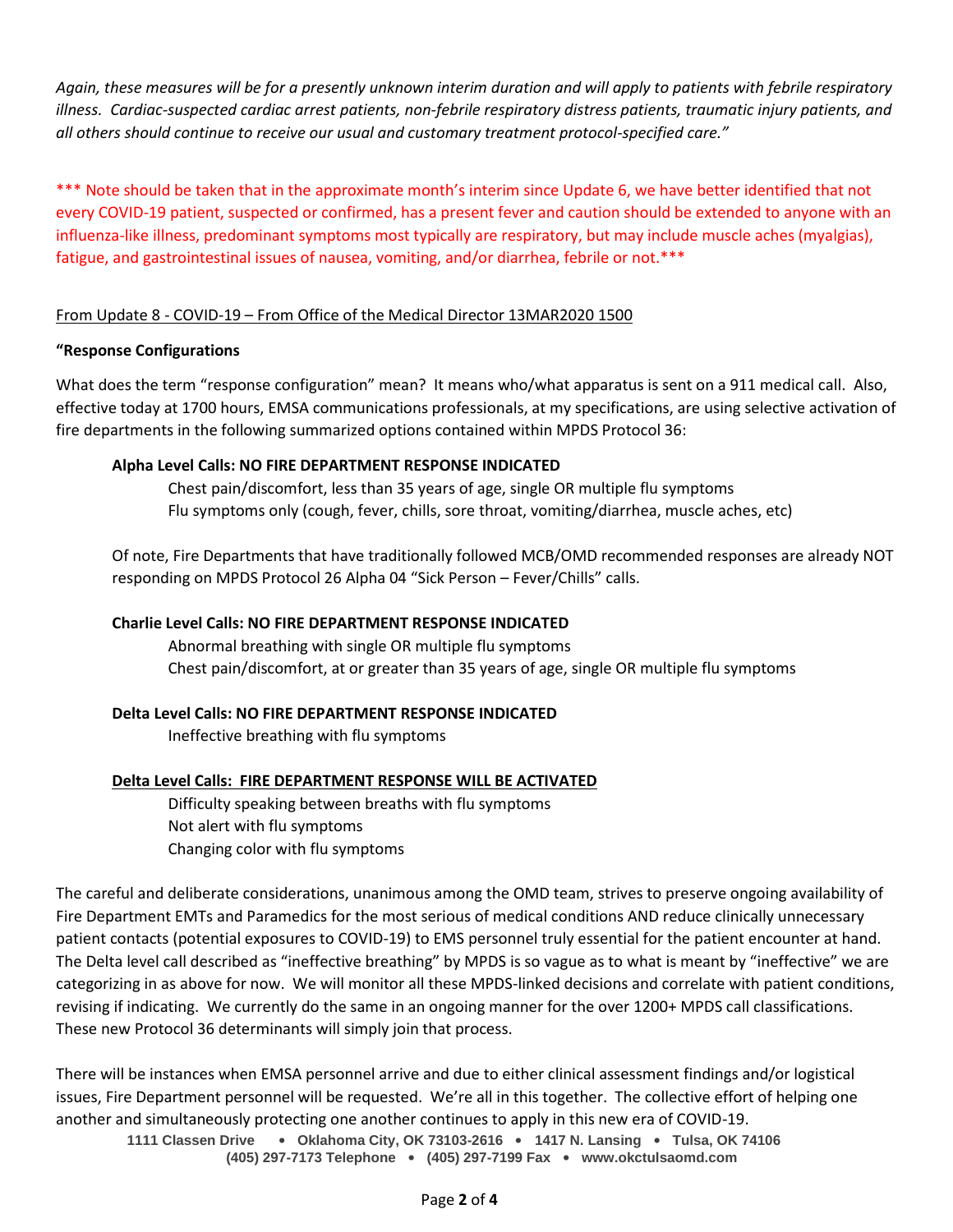## **Clinical Care Alterations:**

As of today (Friday, 13 MARCH 2020, 1700 hours Central Time), I am directing the following specific precautions to be applied once it is known the patient has a febrile respiratory illness. **For emphasis these directives are meant to only apply to patients with febrile respiratory illness:**

**HEPA filters are in the process of being ordered for placement in mechanical ventilator circuits to reduce potential for COVID-19 intake into the mechanical ventilators. Those are to be applied as soon as physically available in our EMS system and as educated at that time.**

**Avoid use of non-invasive positive pressure ventilation (NIPPV = CPAP or Bi-Level PAP) unless absolutely clinically necessary for that patient's needs. This therapy greatly increases ambient droplets and airborne particles from the patient. If NIPPV is required, position yourself away from the exhalation stream of the patient. During transport, sit behind the patient, not to the patient's side unless ongoing clinical care needs demand being beside the patient.**

*Again, these measures, like those announced in Update 6, will be for a presently unknown interim duration and will apply to patients with febrile respiratory illness. Cardiac-suspected cardiac arrest patients, non-febrile respiratory distress patients, traumatic injury patients, and all others should continue to receive our usual and customary treatment protocol-specified care."*

\*\*\* Note should be taken that in the approximate month's interim since Update 8, we have better identified that not every COVID-19 patient, suspected or confirmed, has a present fever and caution should be extended to anyone with an influenza-like illness, predominant symptoms most typically are respiratory, but may include muscle aches (myalgias), fatigue, and gastrointestinal issues of nausea, vomiting, and/or diarrhea, febrile or not.\*\*\*

## From Update 12 - COVID-19 – From Office of the Medical Director 27 MAR2020 1600

## **"Clinical Care Standards – Respiratory Illness-Related Actions**

## **Patient Prescribed Inhalers**

We are accustomed to leaving all patient medications in the patient's home, workplace, or vehicle that we encounter the patient. We have historically done this to help the patient avoid any unintentional loss of medication in transport and/or at hospital. We need you to change this usual and customary practice immediately. Until otherwise notified, bring all inhalers and spacers - if the patient utilizes a spacer tube with their inhaler(s) – with the patient to hospital. In many circumstances, hospitals are running low on respiratory medications and can safely utilize the patient's home medications as part of their treatment plan.

Inhalers may be used in place of nebulized therapy both during our EMS care of the patient pre-hospital as well as in hospital. The following chart converts the number of puffs of a metered dose inhaler to mg for albuterol:

2 puffs = 1.25 mg nebulized 4 puffs = 2.5 mg nebulized 8 puffs = 5 mg nebulized 16 puffs = 10 mg nebulized

The additional advantage of metered dose inhaler albuterol is with a good mouth seal on the inhaler or spacer tube, there should be less aerosolized "spray" of potential viral particles from the patient. Remember that any use of inhalers